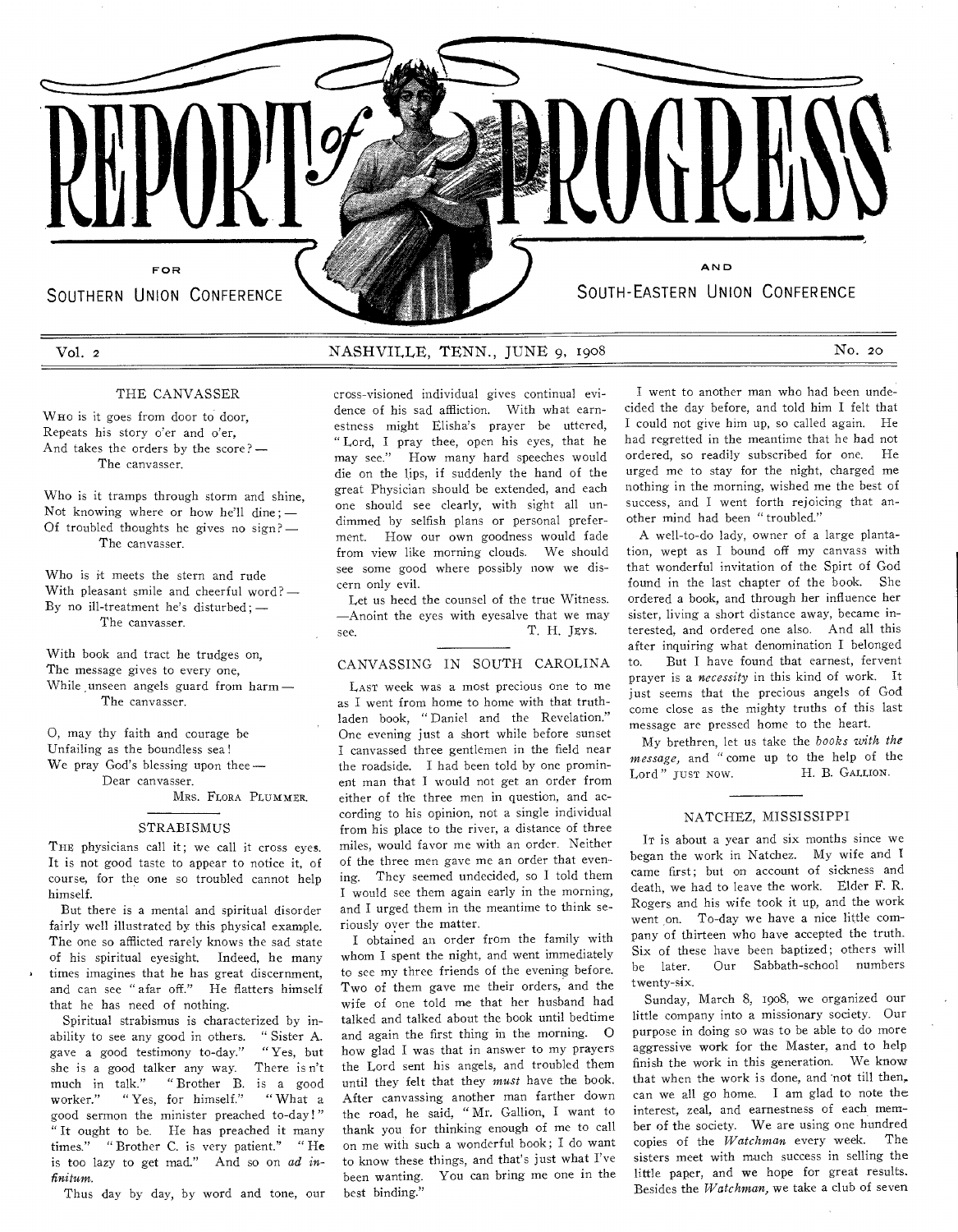*Youth's Instructors;* we are also using a number of tracts and some other literature.

For some time we have planned to hold a tent-meeting in this city. We are glad to report that our meetings are now in progress. At first the attendance was small, but it is increasing every night, and we hope to see our large tent full before many nights .pass by. The Lord has blessed us with a nice new tent 35-x 5o feet, and canvass benches to seat it with. We are all anxious to have the people of Natchez hear the message for this time, and to this end we pray. Elder Lowry is presenting the truth in a clear, plain manner, and we are sure that when this meeting is closed, none can say, " We never had a chance to hear."

As far as I know, the work throughout the state is prospering. Dear brethren and sisters, let us all be faithful and do our part to hasten the glad day when Jesus will come to take us home. Pray for us and the work here. JAMES BELLINGER,

*Missionary Secretary Miss. Conf.* 

# THE LOUISVILLE SABBATH-SCHOOL **CONVENTION**

THE Sabbath-school convention held at Louisville, Ky., Sabbath, May 23, opened promptly at 10:30 o'clock, the house being well filled. Elder Baber, of Louisville, gave the opening address.

The program was one of interest, and there were some lively discussions on different topics. I think it would be well to publish some of the subjects that have been discussed in our late conventions, so that each school may have some idea what is being done in our Sabbath-school work.

The Louisville school heads the list in our conference, it being the largest. They are using all of their donations for missions. We have two schools that are doing this, the Louisville and the McKinney school, but by the end of the next quarter we expect that at least half our schools will be doing the same. If we would read the reports from foreign countries, and could realize how much they need the gospel, I am sure every school in the conference would donate all its contributions to missions and would give liberally. May the Lord help each one to see the necessity of using all the donations for missions. I may be getting off my subject, but this is so important to me that I cannot help mentioning it.

I would like to mention an incident that happened at the convention in Louisville. The first article read was, " Work for Definite Results," by Mrs. L. Flora Plummer, of the General Conference. After the reading of this article, a gentleman arose and asked if he might have the privilege of speaking a few words. This was of course granted him, and he went on to say how impressed he was with this article, and especially one illustration, -which read as follows : " Two men were spending an evening in a saloon. Just across a little bay was their home. Their boat was tied to the shore. They drank of the fiery water and enjoyed what they called a good

time. After midnight, however, the saloonkeeper must close his doors, and they were turned out into the street. Being somewhat intoxicated, they stumbled along in the darkness, but they finally made their way to the boat. They entered, took hold of the oars and began to row. Then they rowed and rowed, and rowed, until the morning light began to dawn in the eastern sky, when, to their great surprise, they discovered that they were still by the shore from whence they started they had forgotten to untie their boat. They might have been at home hours ago, but no, they were tied to the shore. I fear that some of us have been trying to row our boats containing the precious cargo of human souls across the stream to the heavenly harbor. We have bent at the oars, we have struggled to make headway against what we thought was the current of the world, the tide of evil, but alas, our efforts were wholly vain; for we ourselves were bound by cords to the shore. Our failure to cut loose, hindered, retarded, nay more, made wholly impossible, the saving of the boat-load of treasure for which Christ died."

This gentleman continued by saying that he had found the same had been his experience; he had failed to cut loose from the world. He had never been in one of our churches before. He was from the state of Indiana, and said he had a friend that was a member of the Adventist Church, and he had asked him to visit our church while in Louisville. He further said he would n't take anything for his experience there that morning.

The Spirit of God is working upon the hearts of people. Let us as a people be of good courage, and help to carry this message of mercy to a dying world. The object of our Sabbath-school conventions is to accomplish a more definite work along this line. May the Lord bless in the coming convention the same as those in the past. I must say I was well pleased with the work of the Louisville school. DOLLIE H. CALLENDER.

# MISSIONARY MEETING IN NATCHEZ, MISS.

THIS meeting was held by the Natchez Missionary Society, Sunday, May 31, 1908. It was called to order by the leader at 4:30 P. M.; song No. 199 was sung, and Brother Virgil Smith prayed for the blessing of God to rest upon the service. The secretary's report was read and accepted, after which Sister Warren gave us a recitation, " If We only Understood."

Sister C. P. Holt read a missionary article entitled, " Blazing Light in the Regions Beyond." A few interesting notes were brought out in this article relating to the beginning and progress of our work in Korea. In May, 1904, a Korean passing through Kobe, Japan, stopped to study a sign written in Japanese and Chinese characters : " Meeting Hall of the Seventh-day Adventist Church." A brother within saw the stranger, and beckoned to him to enter. That friendly wave of the hand brought the first Korean Sabbath-keeper to a study of the Adventist message.

The leader next presented to the society the ten-cent-a-week plan, as suggested at the spring council of the General Conference Committee, and later to us in this part of the field by the Southern Union Conference, in a committee meeting held in Nashville, Tenn., May 6 - 9. After carefully considering the subject, remarks being made by Elder Lowry; Brethren Bellinger and Smith, Sister Warren, and others, a motion was made by Mr. Steward and seconded by Sister Warren that we adopt the ten-cent-a-week plan. The motion was carried, every member of the society giving it their hearty support. Brother Steward is not a Sabbath-keeper, but he loves and believes this truth. He agreed to give to this object ten cents a week for himself, his wife, and each of the four children,-60 cents per week, —making a total per week for the whole society of \$1.80. We earnestly pray that the time will soon come when Brother Steward can see his way clear to take a firm stand in keeping the commandments of God and the faith of Jesus.

There were ordered 400 tracts, " Elihu on the Sabbath," and 500 " Which Day Do You Keep, and Why?" to be used by the society in connection with the tent-meeting now in progress in this city.

The Spirit of God came into the meeting in great measure, and to close we all joined in singing " Praise God from whom all blessings flow."

> JAMES BELLINGER, *President,*  MRS. VIRGIL SMITH, *Secretary.*

## BIRMINGHAM, ALA.

ON Tuesday, the 14th of May, we secured a splendid location in a very desirable neighborhood on Ewen Ridge, and pitched our tent for a series of tent-meetings. Our attendance has been fairly good so far; the interest manifested by a few is very encouraging, and we believe that as additional truth shall be given, these will grow stronger, and eventually take their stand firmly with us.

An educational institution near the tent held its closing exercises all last week, an event which brought hundreds of people from different parts of the state. We tried to convene meetings to accommodate these visitors, as the meetings at the institution conflicted with ours; but we found that the greater part of their time was occupied in various ways, which made it impracticable for them to meet with us. However, we were fortunate enough to have several hundred back numbers of the *Watchman,* and we used these to very good advantage by placing them in the hands of these people, with the sincere prayer that some part of the truth contained in them may be seen and accepted, and create a desire for more.

We will begin the presentation of the prophecies this week. We do not mind so much the crowding of the tent with persons who have little or no interest in the truths that are being presented, but we appreciate the regular attendance of the few who are earnestly and honestly looking for the truth, and we are glad to say that there are some of these, and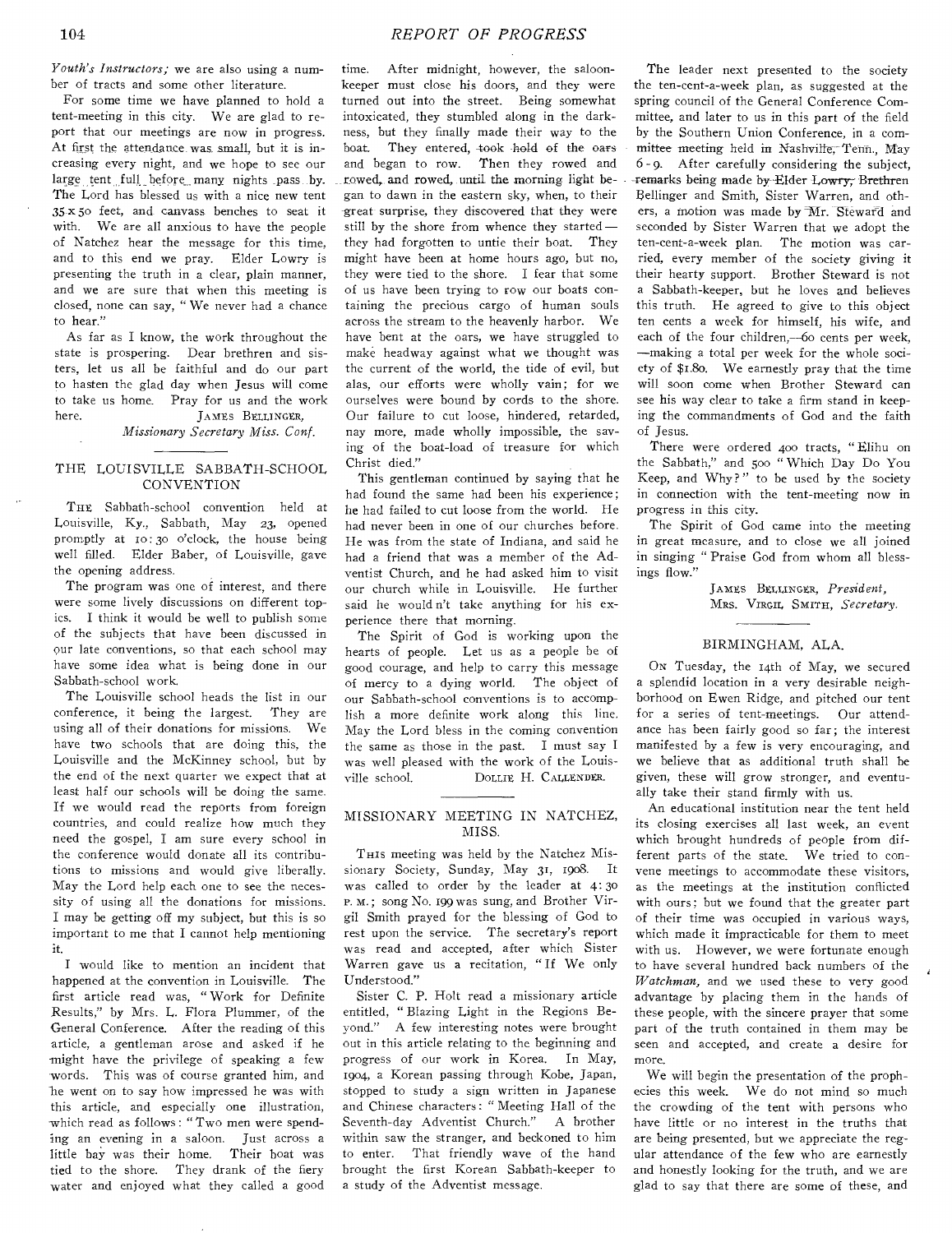the number is increasing. For this we are especially thankful. Our courage is good. We solicit your prayers.

## D. E. BLAKE, C. E. LEIK.

### MARIETTA, GA.

THIS is the second week I have canvassed in the South. Brother Manous, the state agent of Georgia, wrote me to come down here to canvass. I was at that time in North Dakota. Nearly everybody did their best to keep me from coming; but I praise the Lord, who is able to overrule every obstacle, and put us just where we belong. The first week I took eleven orders for " Great Controversy" and last week twenty-four, besides selling some smaller books. I put in 105 hours and took \$99.50 worth of orders.

I believe the Lord will fulfil all his promises to those who will step out now and work in his vineyard. We read: "The Lord imparts a fitness for the work to every man and woman who will co-operate with divine power. All the requisite talent, courage, perseverance, faith, and tact will come as they put the armor on." This proves to me that though we may not have all or any of the requirements needed by canvassers, all we have to do is to step out by faith, put the gospel armor on, and trust the Lord to do the rest. The Lord says, " Go, work in my vineyard, and whatsoever is right, that shall ye receive." Then whatever success we may have, we can be assured that that is right, and in proportion to the work we render.

But we canvassers do not get " paid off " in this life. The biggest reward will be reserved for us until we see the fruits of our labor in the kingdom of God. I ask an interest in the prayers of God's people, that I may always keep humble, doing my Master's work in such a way that it may accomplish the most good. GUSTAV T. ELLINGSON.

### FLORIDA ITEMS

ELDER C. B. STEPHENSON recently held services a few days with the Gainesville church. Two united with the church, and one has decided to keep the Sabbath.

Brother C. P. Whitford, who has been spending a short time with the Port Orange church, has been blessed in his efforts. One church, has been blessed in his efforts. young sister gave her heart to the Lord, and several have asked for prayers. Brother Whitford writes that it is hard to keep still when there is so much to do, but his strength will not allow him to continue as he has been doing.

The Punta Gorda No. 2 missionary society submit an encouraging report of work done during the last quarter. The secretary writes: " We are thankful that our courage is good. We are striving to do something for the Master. Since we have organized a missionary society, the church in general has taken on new life. Truly our spiritual growth depends on our activity. By experience we have learned that if we would be strong spiritually, we must be active, and if we would keep pace with this message, we must be up and doing."

The Bartow Missionary Society last Sabbath raised \$5.00 toward the \$5o.00 to be raised by our conference for the special temperance number of the *Watchman* to be placed in the hands of the W. C. T. U. workers in this state. They hope to raise more next week.

# GREENSBORO, N. C., TENT-MEETINGS

WE began meetings May 14. Have had fair attendance most of the time, and quite a number manifest a real interest in the message. The Baptists with their large tent are having quite a revival. The Holiness people will put up their large tent in one block of us this week. So Greensboro will be well evangelized this summer.

We are placing in the hands of the people a large number of our papers and tracts. We appreciate the literature being sent us. We expect to be here all summer, and can use all you send us.

Pray for the work here.

W. L. KILLEN.

#### FLORIDA

AFTER we closed our meetings in Bartow, the first part of the year, I went to East Palatka, where we conducted a series of meetings for about six weeks. Several took a stand for the truth, and six were baptized and added to the church; others will be baptized later.

After this meeting closed, we visited the Jacksonville church, and conducted the quarterly service for them, and the last of March we left Jacksonville and came to Orlando, where we attended the state Sabbath-school convention. We held a few night meetings here before and after the convention. My youngest brother was converted and added to the church. The convention was a very profitable one. All enjoyed the subjects discussed. This was the first convention ever held in Florida among the colored brethren.

The Florida Conference Committee also met in Orlando, and according to the advice of the committee I went to Morriston, where we did two week's Bible work before pitching our tent. The white brethren, Crisler, Branson, and Stephenson, had just closed a series of meetings here, and left the way open for a great work to be accomplished among the colored people. After the two weeks of Bible work from house to house, we pitched our tent, and May 6 began preaching. We had excellent congregations of both white and colored, and precious souls began to see the light of truth. Satan also began to work harder and harder; this little town, Morriston, is principally owned by a turpentine company, and as some of the hands began to see the truth and observe the Sabbath, the company soon decided that this doctrine would interfere with their business, and began to plan to drive us from the town. The foreman of this company said that the negro had no soul, and did not need any preaching; and if the negro Adventist preacher remained in town, his best hands would soon quit working on Saturday; therefore they must leave the town. " Their preaching," he said, " is as good as we have ever heard from the Bible; but for

fear of our best hands being converted to such doctrine, they will have to leave the town."

May 19 they sent a warning through the mail. To this we paid no attention, but continued preaching. On May 20 we received another warning.

I then stated to the public that I would not leave the town on such notices; so the writer of these letters came boldly and confessed that he did the writing, and said that we would have to leave the town. Then I went and talked with the town council. The mayor called a meeting, and the council requested me to leave, for the reason that my presence was undesirable to many of the citizens. Some of the council gave \$20 to enable me to pitch in some other town.

After this decision of the council, we departed, and are now engaged in the gospel work at Gainesville, Fla. We praise God that there were some left at Morriston to spread the good news and tell what they have learned. From four to six took a stand, and I am receiving encouraging letters from them.

The work here is great. Our meetings began Friday, May 29, with very good interest, and good congregations nightly.

Brethren, pray for us, for surely we are in the time when evil men and seducers shall wax worse and worse. 2 Tim. 3: 13. When men are crying, " Peace," when there is no peace. " This know also, that in the last days perilous times shall come." 2 Tim 3: - 5. 0 may God help us to be faithful to our charge.  $2$  Tim.  $4:1-8$ .

J. W. MANNS.

## OBITUARY

Zuck.- Died at Johnson City, Tenn., May 14, 1908, Frederick Zuck, aged 67 years, 6 months, and io days. He was born in Germany in 1840. Brother Zuck accepted the third angel's message in Nebraska about six years ago, and died in the blessed hope of having a part in the first resurrection. He had lived in Johnson City but two months, yet his cheerful disposition had won for him many friends. As opportunities presented themselves, he dropped many seeds of truth which led some to think and study in reference to this great message. Though an invalid and a great sufferer for two years, yet he was patient and gentle, and will be greatly missed in the home circle.

He leaves a wife and other loved ones to mourn their loss. At his request the 23rd psalm was read at his funeral, and words of comfort were spoken by the writer from Rev. 14: 13. J. F. Pocue.

### FLORIDA

I HAVE recently visited and held meetings with companies at Daytona, Port Orange, and Holly Hill. One young lady gave her heart to God, and two others requested prayers in their behalf.

I am now going to the mountains of North Carolina, hoping thereby to gain strength for better service in the cause of the Master.

My permanent address will be Orlando, Fla. CHAS. P. WHITFORD.